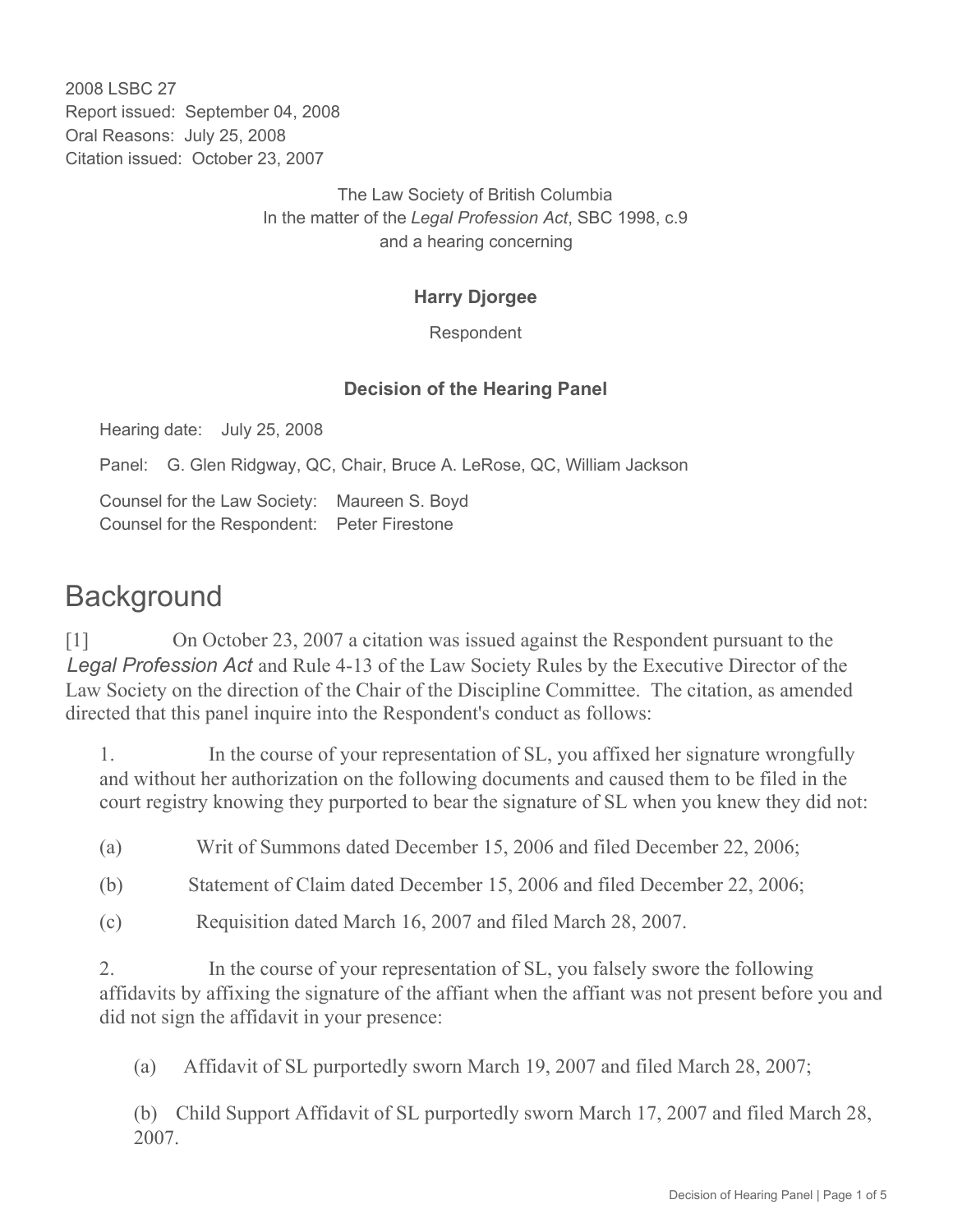3. In the course of your representation of SL, you falsely prepared and swore the Affidavit of Service of GO, purportedly sworn January 14, 2007 and filed January 16, 2007.

4. In the course of your representation of SL, you caused the following affidavits to be filed in court when you knew the affidavits had been falsely sworn:

(a) Affidavit of SL purportedly sworn March 19, 2007 and filed March 28, 2007;

(b) Child Support Affidavit of SL purportedly sworn March 17, 2007 and filed March 28, 2007;

(c) Affidavit of Service of GO purportedly sworn January 14, 2007 and filed January 16, 2007.

[2] The requirements for service of this citation upon the Respondent were admitted.

[3] This citation came before this Panel as a conditional admission of a disciplinary violation and consent to a specific disciplinary action pursuant to Rule 4-22 of the Law Society Rules. The Respondent admitted that he had professionally misconducted himself and consented to the following disciplinary action:

(a) a suspension of six months, of which four months will be deemed to have been served prior to the hearing date and the last two months will be served commencing from the hearing date;

(b) a condition that he will practise only in a capacity approved by the Practice Standards Committee; and

(c)  $\csc$  costs in the amount of \$1,000.

### **Statement of Agreed Facts**

[4] A Statement of Agreed Facts was filed in these proceedings. The Statement of Agreed Facts provided as follows:

1. On February 21, 2001, the Respondent was called to the Bar of British Columbia.

2. The Respondent is a sole practitioner who practises in Victoria at Hillside Avenue. The Respondent did not practise between October 2002 and May 1, 2005 and previously practised using an address at Quadra Street, Victoria, British Columbia.

### **Allegation #1: Court Documents**

3. In or about July of 2006, SL (the "Client") retained the Respondent to act on her behalf to obtain a divorce from her husband (the "Husband") and custody of her two sons. The Respondent met with the Client in person when he was retained, as well as on other occasions. Both the Respondent and the Client reside in Victoria, British Columbia.

4. At all material times, the Respondent was aware that a document prepared for use in a proceeding must be signed and dated by the party, or by or for the party's solicitor, as required in Rule 4(5) of the *Supreme Court Rules*.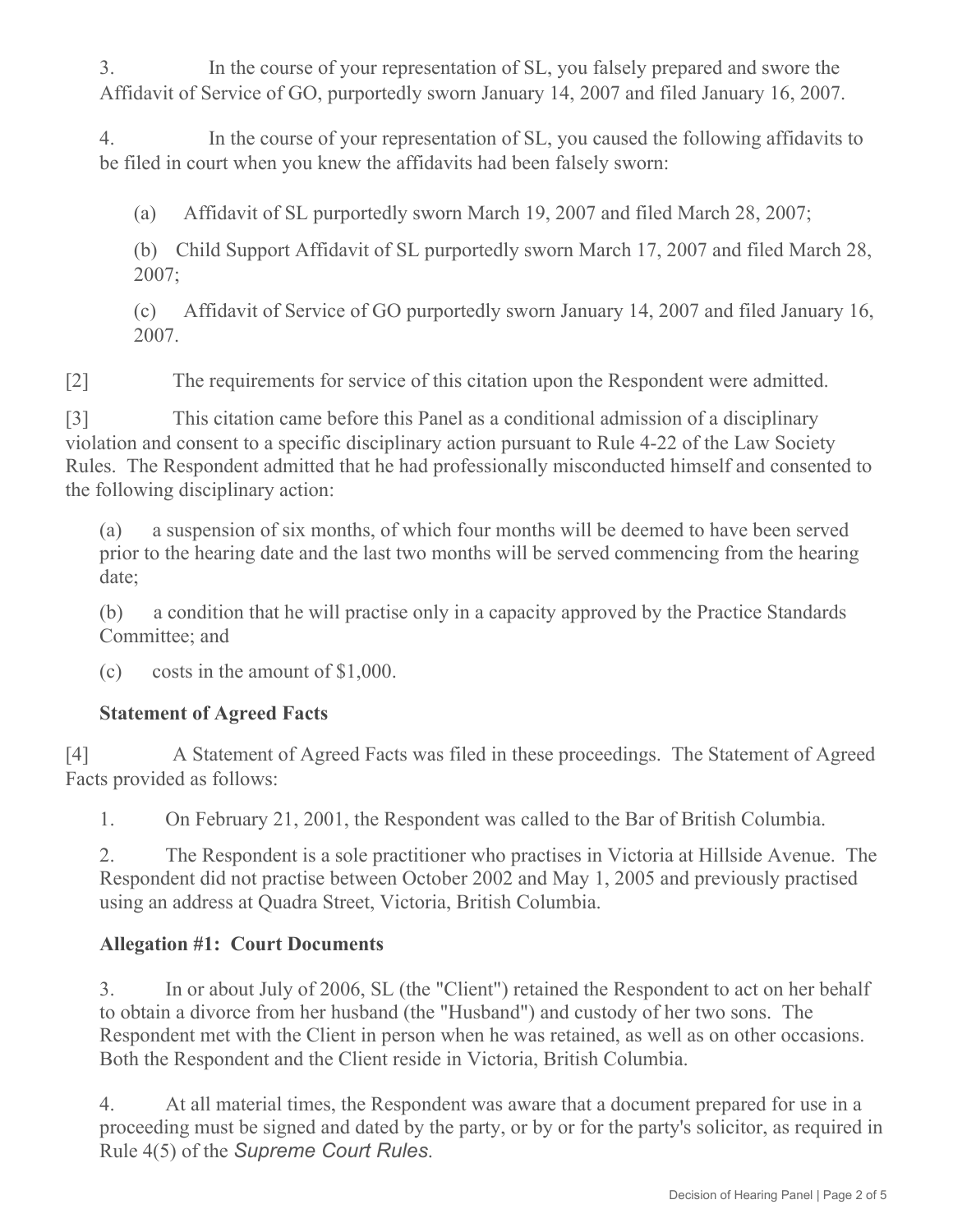5. In or about December 2006, the Respondent prepared a Writ of Summons and Statement of Claim on behalf of the Client as plaintiff (the "Action") , naming the Husband as defendant. On or about December 22, 2006, the Respondent caused to be filed in the Victoria Registry (the "Registry") of the British Columbia Supreme Court the Writ of Summons and Statement of Claim in the Action.

6. The Writ of Summons and Statement of Claim appear to bear the signature of the Client, but the Client did not sign either of these documents.

7. The Respondent admits that he affixed the Client's signature wrongfully and without her authorization to the Writ and Statement of Claim in the Action and filed those documents in the Registry, knowing they purported to bear the signature of the Client when he knew they did not.

8. On about March 16, 2007, the Respondent affixed the signature of the Client wrongfully, and without her authorization, on a Requisition and on or about March 28, 2007 filed this Requisition in the Registry knowing it purported to bear the signature of his Client when he knew it did not.

## **Allegation #2: Affidavits of Client**

9. In or about March 2007, the Respondent prepared an affidavit ("Client Affidavit 1") of his Client in support of the Action.

10. The Respondent admits that on or about March 19, 2007, he falsely swore the Client Affidavit 1 by affixing the signature of the Client, when she was not physically present before him, did not swear that the contents of that affidavit were true and did not sign Client Affidavit 1.

11. On March 28, 2007, the Respondent filed Client Affidavit 1 in the Action at the Registry, knowing that it was falsely sworn.

12. In or about March 2007, the Respondent prepared a child support affidavit ("Client Affidavit 2") of his Client in support of the Action.

13. The Respondent admits that on or about March 17, 2007, he falsely swore Client Affidavit 2 by affixing the signature of the Client, when she was not physically present before him, did not swear that the contents of that affidavit were true and did not sign Client Affidavit 2.

14. On March 28, 2007, the Respondent filed Client Affidavit 2 in the Action at the Registry, knowing that it was falsely sworn.

### **Allegation #3: Affidavit of Service**

15. In or about January 2007, the Respondent prepared an affidavit of service of GO (the "Service Affidavit") in which it falsely stated that GO had served a copy of the Writ of Summons and Statement of Claim on the Husband at [address] in Victoria, British Columbia. The Respondent knew at the time of preparing and swearing the Service Affidavit that the Writ of Summons and Statement of Claim had not been served on the Husband by GO or by any other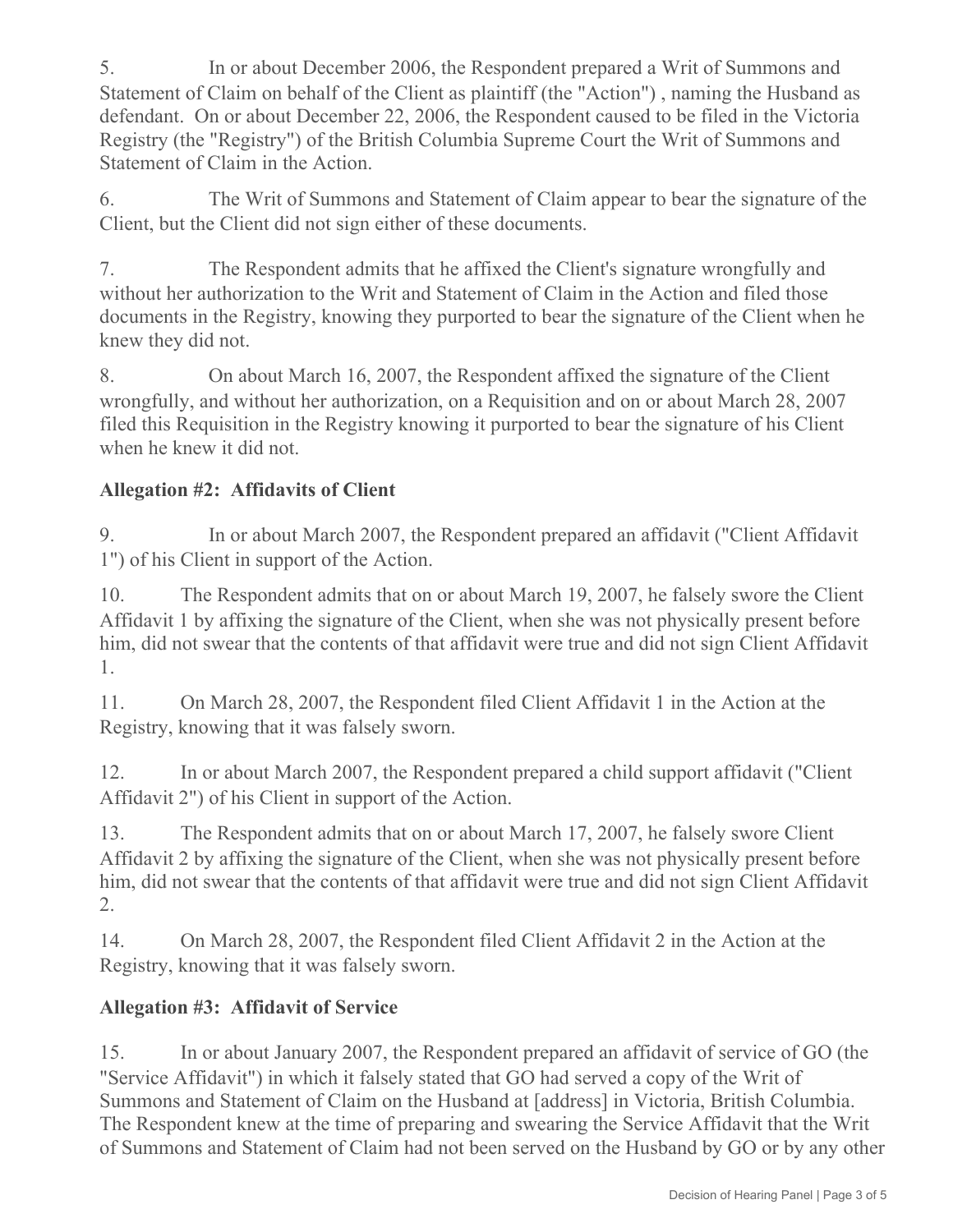person. GO was not physically present before the Respondent when GO's signature was affixed, GO did not swear that the contents of that affidavit were true, and did not sign the Service Affidavit.

16. On January 16, 2007, the Respondent filed the Service Affidavit in the Action at the Registry, knowing that it was falsely sworn and contained false statements.

17. The Respondent admits that on or about January 14, 2007, he falsely prepared and swore the Affidavit of Service of GO.

## **Allegation #4: Filing of Falsely Sworn Documents**

18. The Respondent admits that he caused to be filed at the Registry the Client Affidavit 1, Client Affidavit 2 and the Service Affidavit, when he knew that these affidavits had been falsely sworn.

19. On or about June 18, 2007, new counsel for the Client made a complaint (the "Complaint") to the Law Society respecting the Respondent.

20. On or about August 3, 2007, the Respondent wrote to the Law Society with his response to the Complaint.

21. The Respondent admits each of the allegations as set out in the Amended Schedule to the citation and further admits that his conduct in respect of each of them is professional misconduct.

[5] After considering the circumstances set out in the Statement of Agreed Facts and having heard the submissions of counsel, the Panel accepts the admission and finds the Respondent guilty of professional misconduct.

[6] Although the misconduct was serious, and in normal circumstances would result in disbarment, the Panel finds that the proposed disciplinary action is appropriate in these particular circumstances.

[7] The seriousness of the misconduct is reflected in the suspension of six months. The Panel notes that the Respondent agreed to cease practice on October 11, 2007, and has not practised since that time. Accordingly, the suspension proposed will result in the Respondent being out of practice for approximately eleven months. This provides a specific and general deterrent with respect to this conduct.

[8] The public will be protected in the future by practice conditions requiring approval of the Practice Standards Committee.

[9] It should be noted that the false Affidavits in this matter were, in fact, not used in a court application, the Respondent received no financial benefit from his conduct, and as soon as the matter was detected and called to the attention of the Respondent, he acknowledged his misconduct, ceased practice until this citation was dealt with, and gave a full acknowledgment of his wrongdoing.

[10] It is accordingly ordered that the Respondent:

(a) be suspended for a period terminating on September 24, 2008, of which four months will